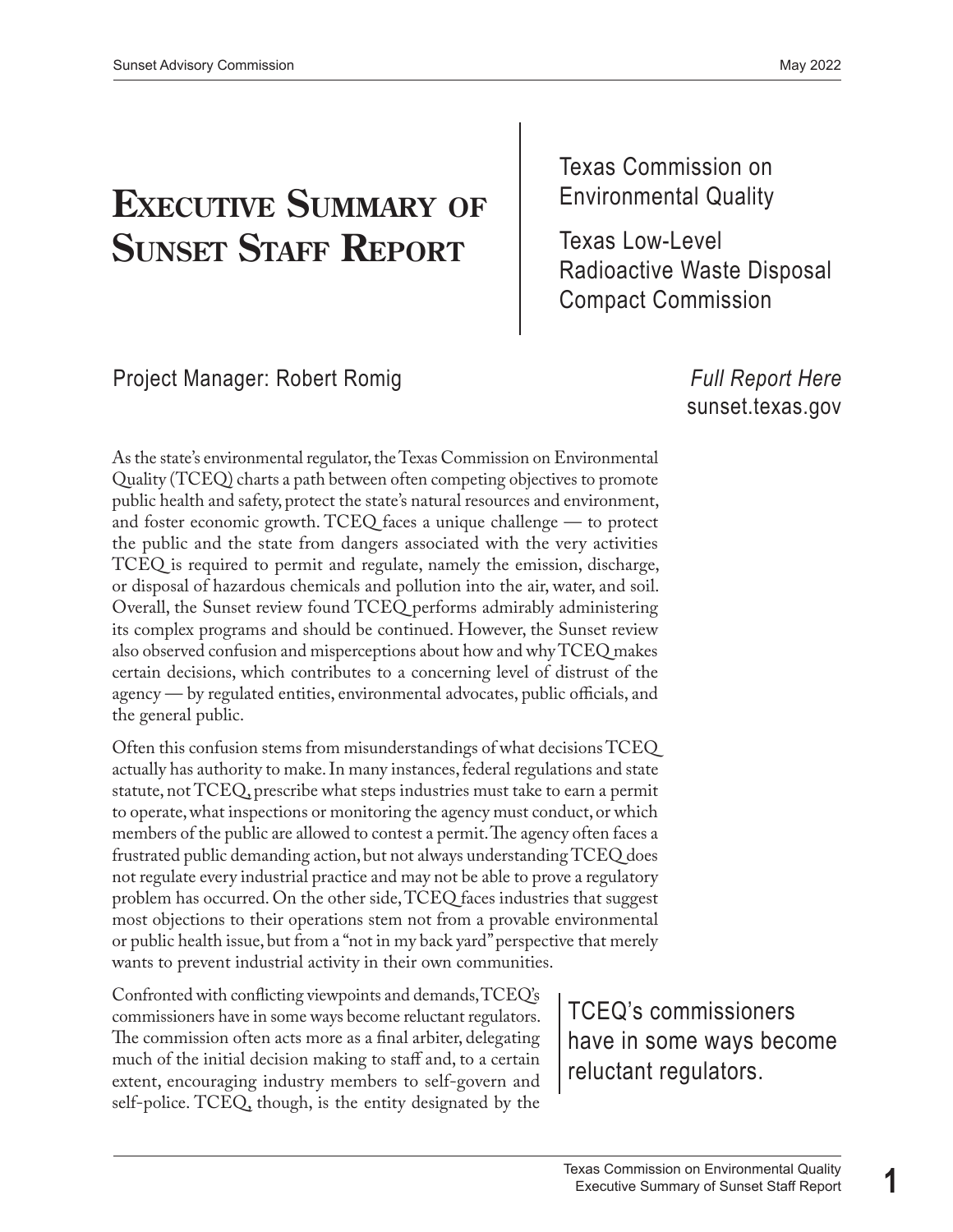#### **Examples of What TCEQ Does and Does Not Regulate**

| <b>TCEQ Regulates</b>                                                                                          | <b>TCEQ Does Not Regulate</b>                                                                                                            |
|----------------------------------------------------------------------------------------------------------------|------------------------------------------------------------------------------------------------------------------------------------------|
| Emissions and<br>discharges of<br>specific pollutants by<br>industrial facilities                              | Emissions of pollution<br>by cars, airplanes, and<br>other mobile sources                                                                |
| Equipment and<br>procedures required<br>at a facility to prevent<br>and track emissions                        | Equipment and<br>procedures required at a<br>facility for occupational<br>safety or to prevent<br>industrial accidents<br>or emergencies |
| Emissions or discharges<br>of pollution that cause<br>a nuisance condition                                     | Nuisances caused by noise,<br>light, traffic, or other<br>non-pollution sources                                                          |
| The amount of<br>pollution that poses an<br>unacceptable risk to<br>human health through<br>prolonged exposure | Zoning ordinances<br>or other restrictions<br>on the appropriate<br>location of a facility                                               |
| Permits for oil and<br>gas operations related<br>to air emissions and<br>water discharges                      | Oil and gas exploration<br>generally, as well as other<br>types of surface mining                                                        |

Legislature, with its commissioners appointed by the governor, to make the hard policy choices directly impacting the environment. The commissioners' lack of visibility in and ownership of TCEQ decision making has only inspired further frustration and distrust among both the regulated community and environmental advocates. To better address these frustrations, help improve transparency, and restore trust, the commission should adopt key policy decisions, such as what risks to public health are acceptable when granting permits, in a public setting. The agency also needs to reform its processes to provide a more meaningful opportunity for public input in its permitting and rulemaking decisions, and enhance its public information practices to improve transparency of its operations.

Notwithstanding the limitations in TCEQ's authority, as the state has experienced growth in development that has stretched outward from urban centers to more rural areas, local governments and members of the public place increasing demands upon TCEQ as the most visible state entity protecting the environment. Agency staff are spread thin responding to anything from overturned tanker

trucks and smoking gas flares to dust and bad smells in the air — whether or not a potential source of contamination exists or is under TCEQ's jurisdiction, as reflected in the textbox. To that end, the review focused on reducing the time TCEQ investigators spend on nuisance complaints with no threat to public safety and improving enforcement policies to better focus on the riskiest actors. In addition, given how Texas' unprecedented growth and susceptibility to drought have intensified pressure on water availability, the review also studied shortcomings in TCEQ's regulation of the state's water. Accordingly, the review recommends statutory changes to improve the process for setting environmental flow standards, and directs TCEQ to take more transparent and decisive action to address chronic nonuse of surface water.

Sunset staff also reviewed the Texas Low-Level Radioactive Waste Disposal Compact Commission, which is subject to review but not abolishment under the Sunset Act. Under the terms of a compact between Vermont and Texas, the compact commission approves and monitors the importation and exportation of low-level radioactive waste in these two states and the disposal of the waste at a facility in Andrews County licensed by TCEQ and operated by a private company. Considering the importance of monitoring such a hazardous material and the interest of the state in overseeing the compact's implementation, Sunset staff recommends extending the compact commission's Sunset date for 12 years.

The following material highlights Sunset staff 's key recommendations for the Texas Commission on Environmental Quality and the Texas Low-Level Radioactive Waste Disposal Compact Commission.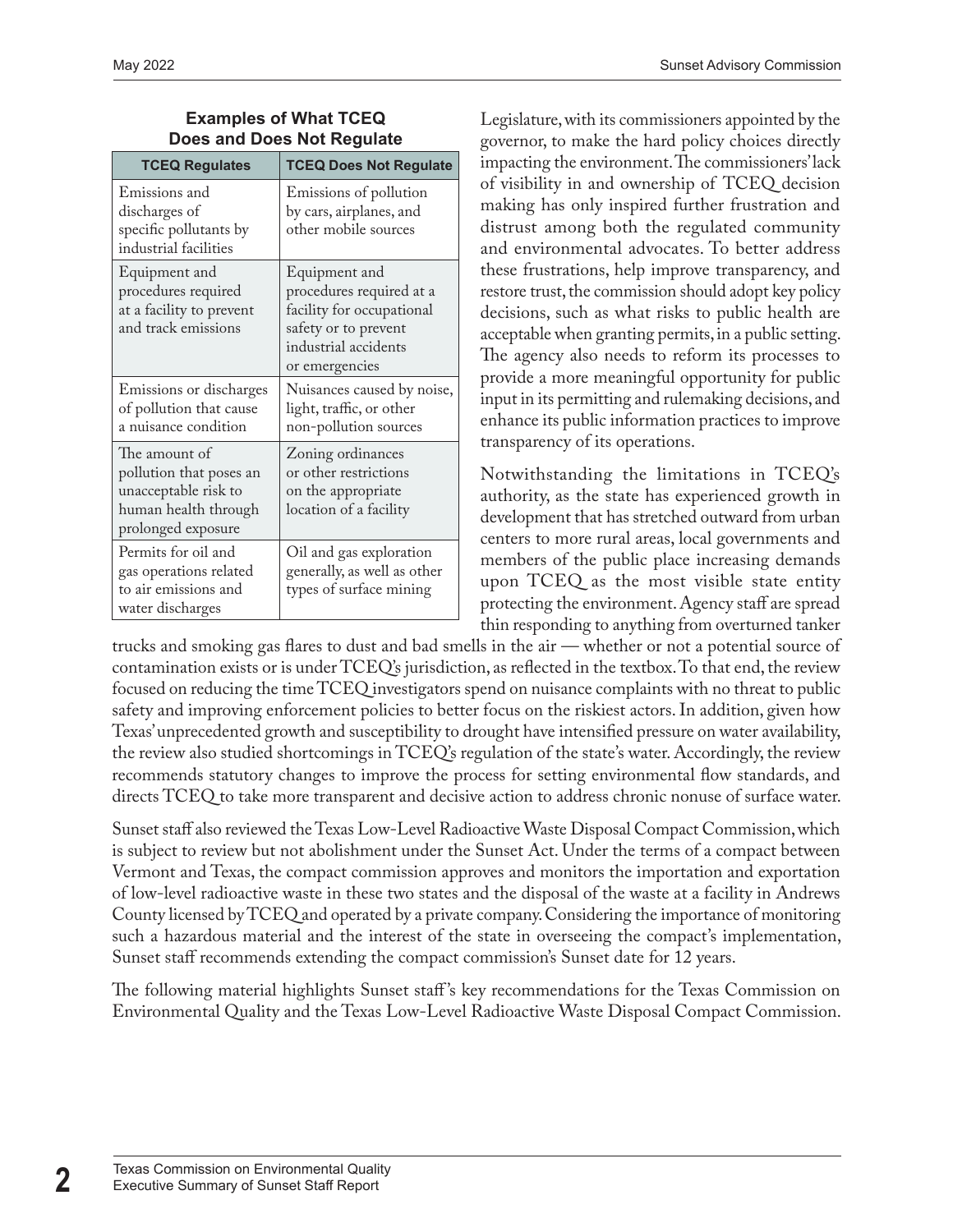# **Sunset Staff Issues and Recommendations**

# **iSSUE 1**

TCEQ's Policies and Processes Lack Full Transparency and Opportunities for Meaningful Public Input, Generating Distrust and Confusion Among Members of the Public.

As the primary environmental regulator in Texas, people rely on TCEQ to protect their health and the environment, but shortcomings in transparency and meaningful public participation contribute to public distrust of the agency. By delegating the setting of environmental standards and other key policy decisions to staff, TCEQ's commission makes it harder for the public to understand and engage in the agency's regulatory functions. During permitting of industrial facilities and other activities that may impact neighboring communities, the timing of public meetings further inhibits the public's opportunity for meaningful input. Also, unclear rules as to who is eligible to contest a permit confuse and frustrate those trying to participate. Finally, improvements to TCEQ's public engagement practices, including its rulemaking process, website, and use of advisory committees would increase the effectiveness of public engagement in its regulatory processes and help bolster the relationship between TCEQ and the general public.

#### **Key Recommendations**

- Clarify statute to require public meetings on permits to be held both before and after the issuance of the final draft permit.
- Direct the commission to vote in a public meeting on key foundational policy decisions that establish how staff approach permitting and other regulatory actions.
- Direct TCEQ to develop a guidance document to explain how it uses the factors in rule to make affected person determinations.

# **ISSUE 2**

## TCEQ's Compliance Monitoring and Enforcement Processes Need Improvements to Consistently and Equitably Hold Regulated Entities Accountable.

In Texas, the public and regulated industries rely on TCEQ to encourage compliance and take needed enforcement action to discourage environmental violations and protect public health and natural resources. However, TCEQ's compliance monitoring and enforcement processes could better deter environmental violations, monitor the riskiest actors, and provide more equitable treatment of regulated entities. TCEQ's evaluation of a facility's compliance history treats certain industry participants unfairly, excludes important information, and does not sufficiently inform future permitting and enforcement decisions. Likewise, TCEQ's definition of repeat violators misses habitual noncompliance, and its policies may incentivize industry to conceal vital monitoring and recordkeeping violations. Finally, inefficient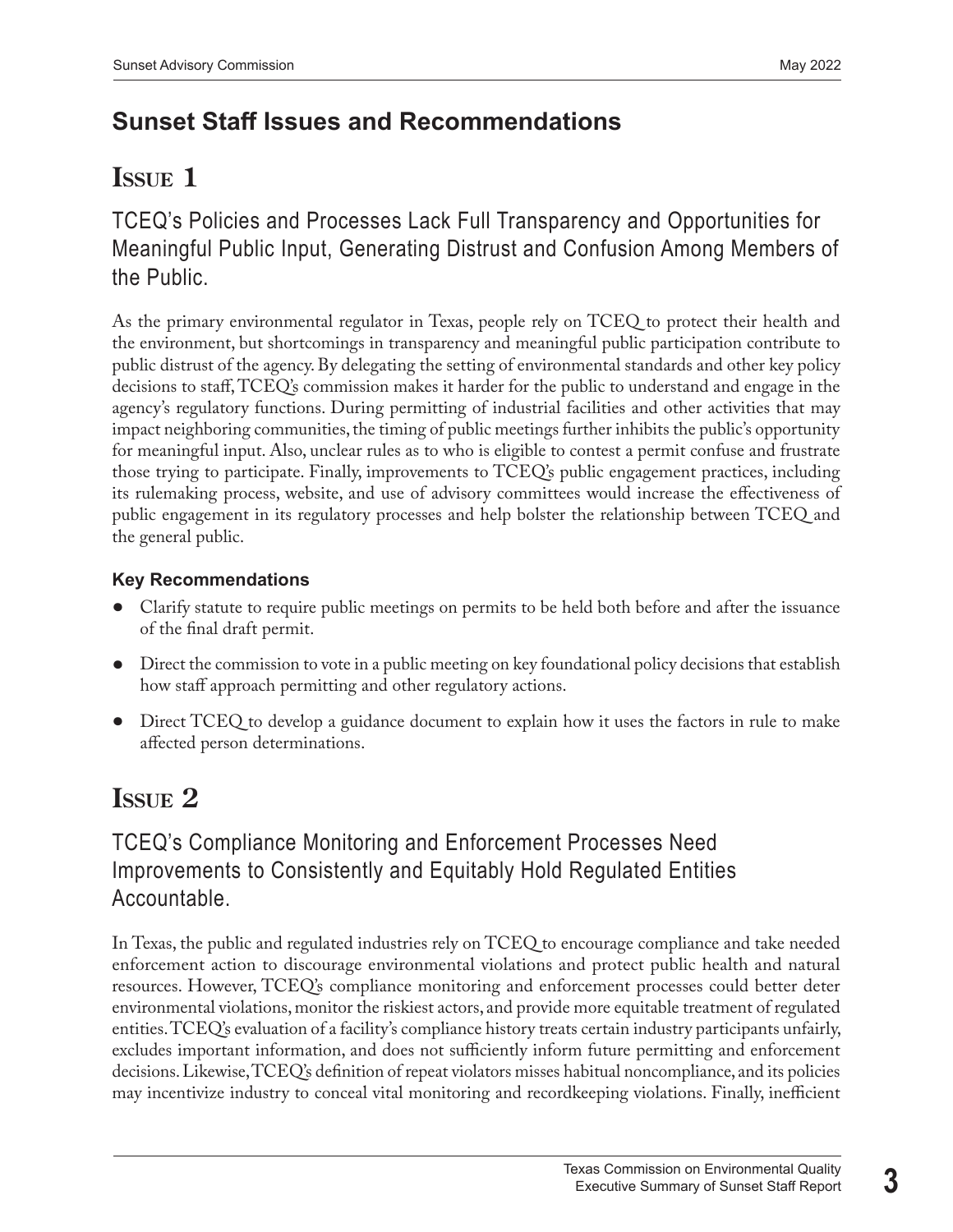administrative processes and the increasing strain of nuisance-based complaint investigations further diminish TCEQ's ability to effectively monitor compliance and initiate necessary enforcement processes.

#### **Key Recommendations**

- Require TCEQ's compliance history rating formula to consider all evidence of noncompliance while decreasing the current emphasis on site complexity, and direct the agency to regularly update compliance history ratings.
- Require TCEQ to consider all violations when classifying an entity as a repeat violator.
- Require TCEQ-regulated entities with temporary or open-ended permits to annually confirm their operational status.
- Direct TCEQ to reclassify recordkeeping violations based on the potential risk and severity of the violation.

# **iSSuE 3**

## TCEQ's Oversight of Water Could Better Protect the State's Scarce Resources.

Intensifying demand for water in Texas over the coming decades underscores the need to address gaps in TCEQ's regulatory oversight of this natural resource. First, an unclear statutory framework has stalled the state's process for developing environmental flow standards — the minimum water flows required to sustain aquatic life — leaving participants unsure how to proceed with adopting and updating flow standards for the state's river basins and bays. Next, TCEQ's reticence to enforce a statutory prohibition on chronic nonuse of water right permits undermines the state's efforts to ensure surface water availability. Finally, TCEQ's process for initiating priority groundwater management area studies would benefit from taking place in a public setting to help identify critical groundwater shortages.

#### **Key Recommendations**

- Remove the abolishment clause for the E-Flows Advisory Group and E-Flows Science Advisory Committee, and require the advisory group to adopt a biennial statewide work plan for adaptive management updates of environmental flow standards.
- Direct TCEQ to conduct a comprehensive study of its water usage data and initiate cancellation proceedings for water right permits with nonuse over 10 years.
- Require TCEQ to hold its annual meeting regarding priority groundwater management area studies in a public setting.

## **ISSUE 4**

## TCEQ and OPIC Lack Certain Transparent and Efficient Processes for OPIC to More Effectively Represent the Public's Interest.

Statute creates the Office of Public Interest Counsel (OPIC) within TCEQ to promote the general public interest in proceedings before the commission. While OPIC has the authority to hire outside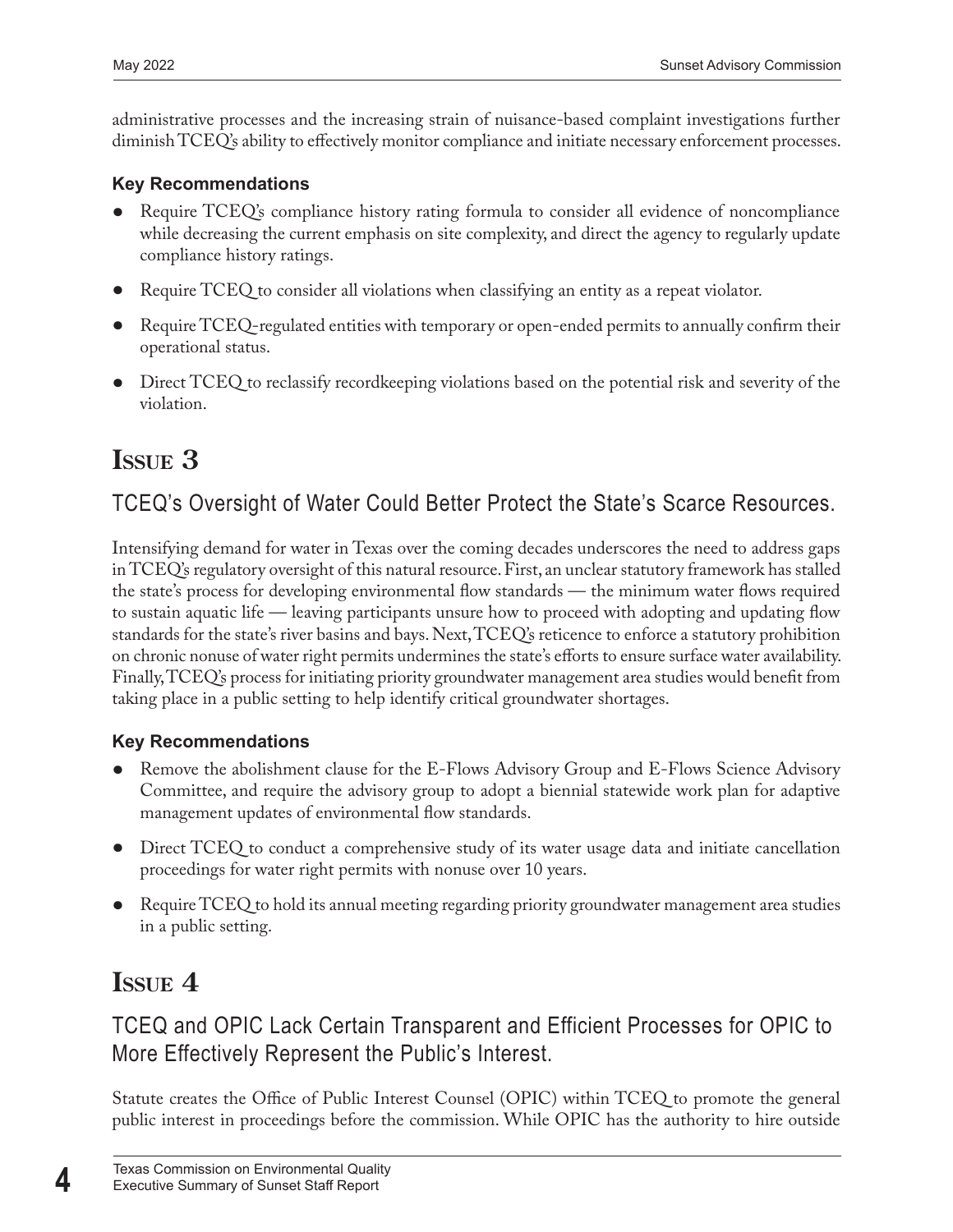expert consultants to assist on complex, highly technical contested cases before the commission, an inefficient procurement process prevents OPIC from using this resource. Additionally, the commission does not take formal action on OPIC's annually-reported rule change recommendations, missing an opportunity to ensure additional transparency and promote public trust. Improving these two processes would increase OPIC's effectiveness overall.

#### **Key Recommendations**

- Direct OPIC to consider developing and using umbrella contracts to procure expert assistance.
- Direct TCEQ commissioners to take formal action on OPIC's rulemaking recommendations.

# **issue 5**

### The State Has a Continuing Need for the Texas Commission on Environmental Quality.

Texas has a longstanding interest in regulating activities that could impact public health or cause serious damage to the state's natural resources. With its statewide presence and experience implementing permitting and enforcement programs, TCEQ is the most appropriate agency to carry out this mission and should be continued. Additionally, the agency's statute should be updated to include certain acrossthe-board provisions applied during Sunset reviews.

#### **Key Recommendations**

- Continue the Texas Commission on Environmental Quality for 12 years and remove the Sunset date of the agency's enabling statute.
- Update the standard across-the-board requirement related to board member training.
- Update the standard across-the-board requirement regarding the separation of duties of commissioners from those of staff.

## **iSSUE 6**

### The State Benefits From Continued Legislative Oversight of the Texas Low-Level Radioactive Waste Disposal Compact Commission.

An interstate compact authorizes Texas and Vermont, through the Texas Low-Level Radioactive Waste Disposal Compact Commission, to manage and control the movement and disposal of low-level radioactive waste in the two states. TCEQ licenses a private company, Waste Control Specialists, to operate the compact waste disposal facility, located in Andrews County, Texas. Though complex, multiple state and federal entities conduct robust regulatory oversight of radioactive waste. While the compact commission's role is narrow and federally-defined, the state benefits from continued legislative oversight of it through the Sunset review process.